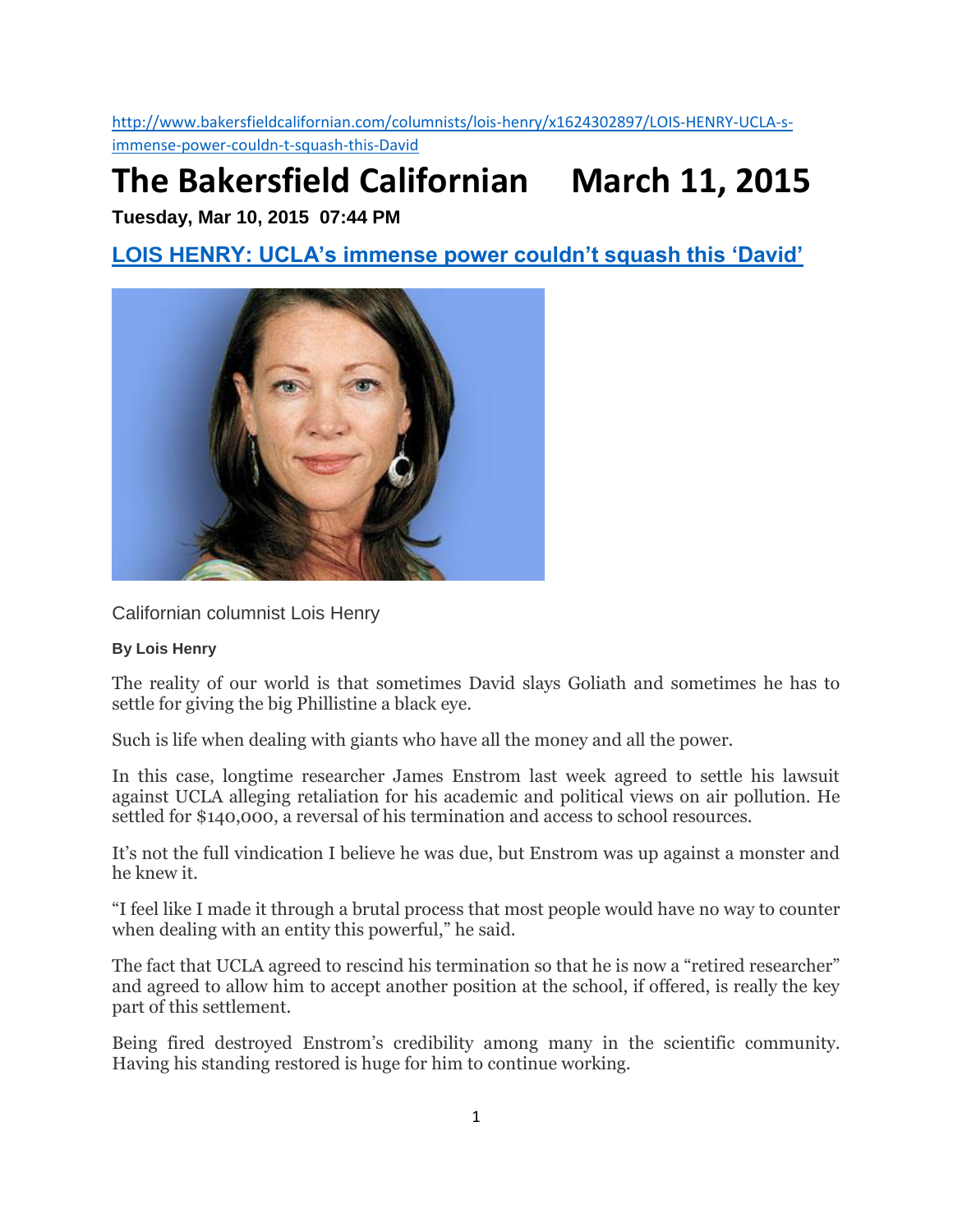The small monetary award, though, will no doubt cause some to think the suit was frivolous.

On cue, the school's media contact, Phil Hampton, sent me an email saying the university did nothing wrong and the settlement was "far less than the legal costs of a trial."

Of course, Hampton fails to mention UCLA's attempts to have the case thrown out in 2013 were slapped down by a federal district judge who wrote that Enstrom's allegations had more than enough significance to move forward.

If you're wondering what all this has to do with you, remember that unless your fireplace is registered with the government, you have to get permission before lighting up on a cold December night. And that's just the tip of the air pollution regulatory iceberg in California.

All those regulations that govern power plants, construction, dairies, trucks, and possibly whether you can continue driving a car with an internal combustion engine, are based on studies that claim air pollution is killing us.

Enstrom's work, however, found air pollution is not killing us.

His work, and similar studies that found no death effect, was routinely ignored or misquoted by the California Air Resources Board, the grand pooh bah of regulation-making in this state.

To make those regulations, CARB needs studies showing the ill effects of air pollution, which it funds through lucrative grants to universities such as UCLA. Convenient, no?

Beginning in 2006, Enstrom began agitating to have his, and others', work properly included in CARB's reports.

Then in 2008 he blew the whistle on a lead CARB researcher who lied about having a PhD from UC Davis and revealed CARB chairwoman Mary Nichols knew about the deception but didn't tell her fellow board members until after a key vote on new trucking regulations.

He also pulled the plug on the 30-year —and illegal, as it turns out — tenure of fellow UCLA professor John Froines as chairman of the Scientific Review Panel, a key group that works with CARB.

Coincidentally, Froines was a member of the UCLA department that voted to let Enstrom go.

Around the time Enstrom was most vocal about problems at CARB, 2010, is when UCLA claimed Enstrom had problems with his funding and began the process of trying to fire him.

As a non-tenured researcher since 1976, Enstrom sought grants and other awards to fund his salary and studies. UCLA administered the money for a fee.

He had about \$280,000 in his accounts in 2008, but most of that money disappeared, said his attorney, David French of the American Center for Law and Justice, a conservative civil rights group that represented Enstrom at no charge.

Since UCLA was in charge of the money, not Enstrom, it had to dig around for other reasons to fire him. Most were easily disputed or withdrawn.